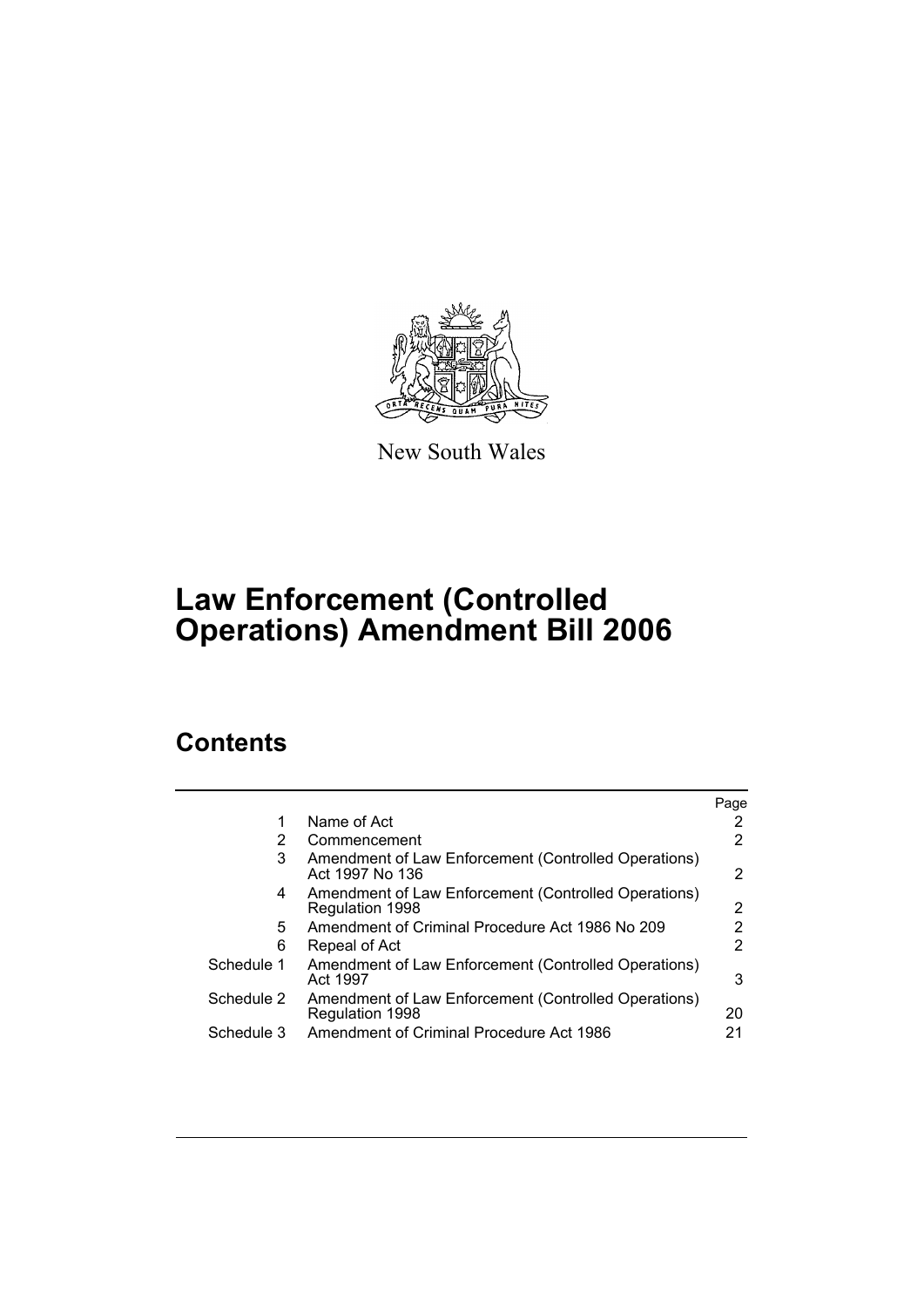*I certify that this PUBLIC BILL, which originated in the LEGISLATIVE ASSEMBLY, has finally passed the LEGISLATIVE COUNCIL and the LEGISLATIVE ASSEMBLY of NEW SOUTH WALES.*

> *Clerk of the Legislative Assembly. Legislative Assembly, Sydney, , 2006*



New South Wales

# **Law Enforcement (Controlled Operations) Amendment Bill 2006**

Act No . 2006

An Act to amend the *Law Enforcement (Controlled Operations) Act 1997* with respect to cross-border investigations and authorisations under the Act; to make consequential amendments to other legislation; to provide for a further review of the Act; and for other purposes.

*I have examined this Bill, and find it to correspond in all respects with the Bill as finally passed by both Houses.*

*Chairman of Committees of the Legislative Assembly.*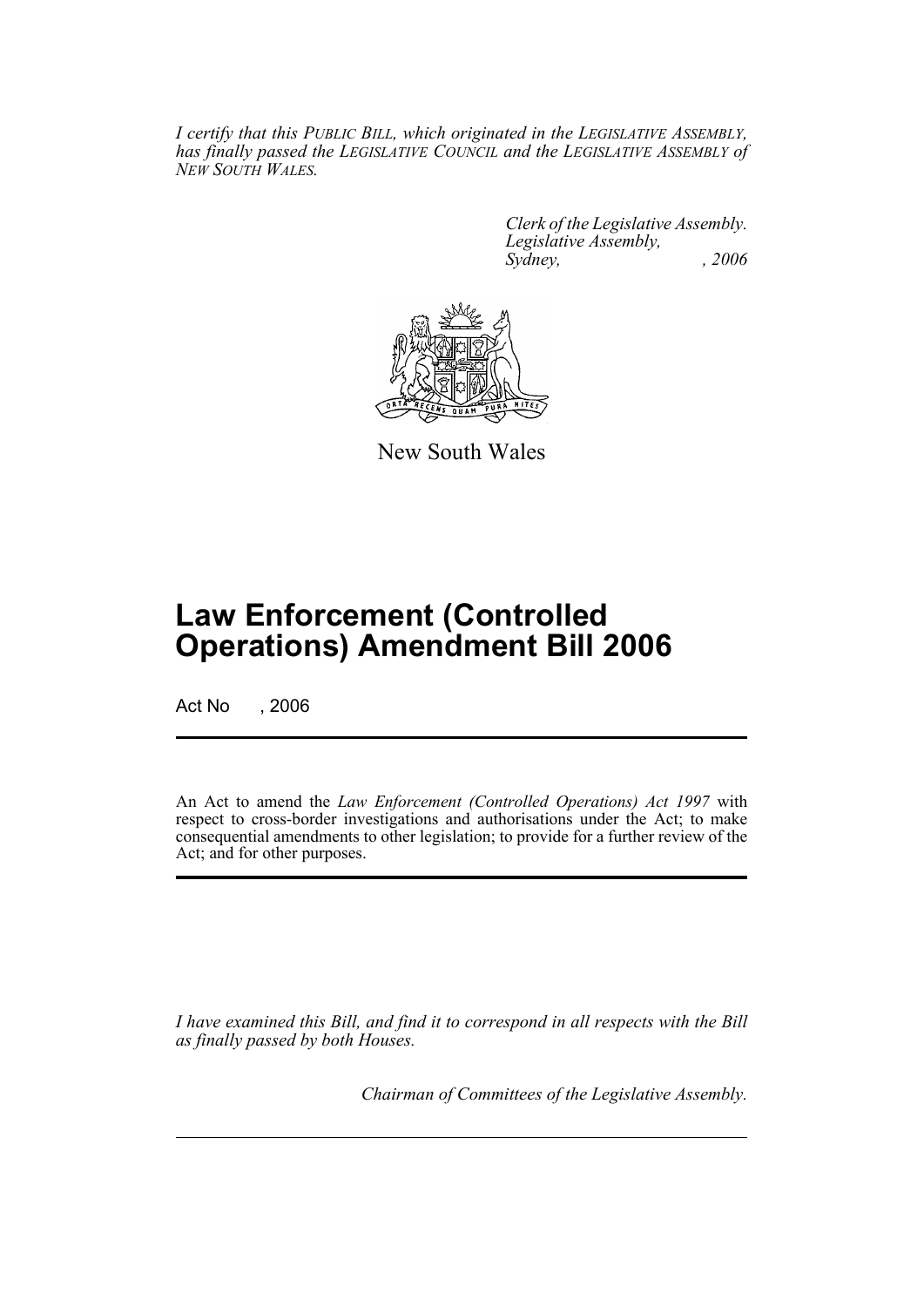# **The Legislature of New South Wales enacts:**

## **1 Name of Act**

This Act is the *Law Enforcement (Controlled Operations) Amendment Act 2006*.

## **2 Commencement**

This Act commences on a day or days to be appointed by proclamation.

#### **3 Amendment of Law Enforcement (Controlled Operations) Act 1997 No 136**

The *Law Enforcement (Controlled Operations) Act 1997* is amended as set out in Schedule 1.

#### **4 Amendment of Law Enforcement (Controlled Operations) Regulation 1998**

The *Law Enforcement (Controlled Operations) Regulation 1998* is amended as set out in Schedule 2.

# **5 Amendment of Criminal Procedure Act 1986 No 209**

The *Criminal Procedure Act 1986* is amended as set out in Schedule 3.

# **6 Repeal of Act**

- (1) This Act is repealed on the day following the day on which all of the provisions of this Act have commenced.
- (2) The repeal of this Act does not, because of the operation of section 30 of the *Interpretation Act 1987*, affect any amendment made by this Act.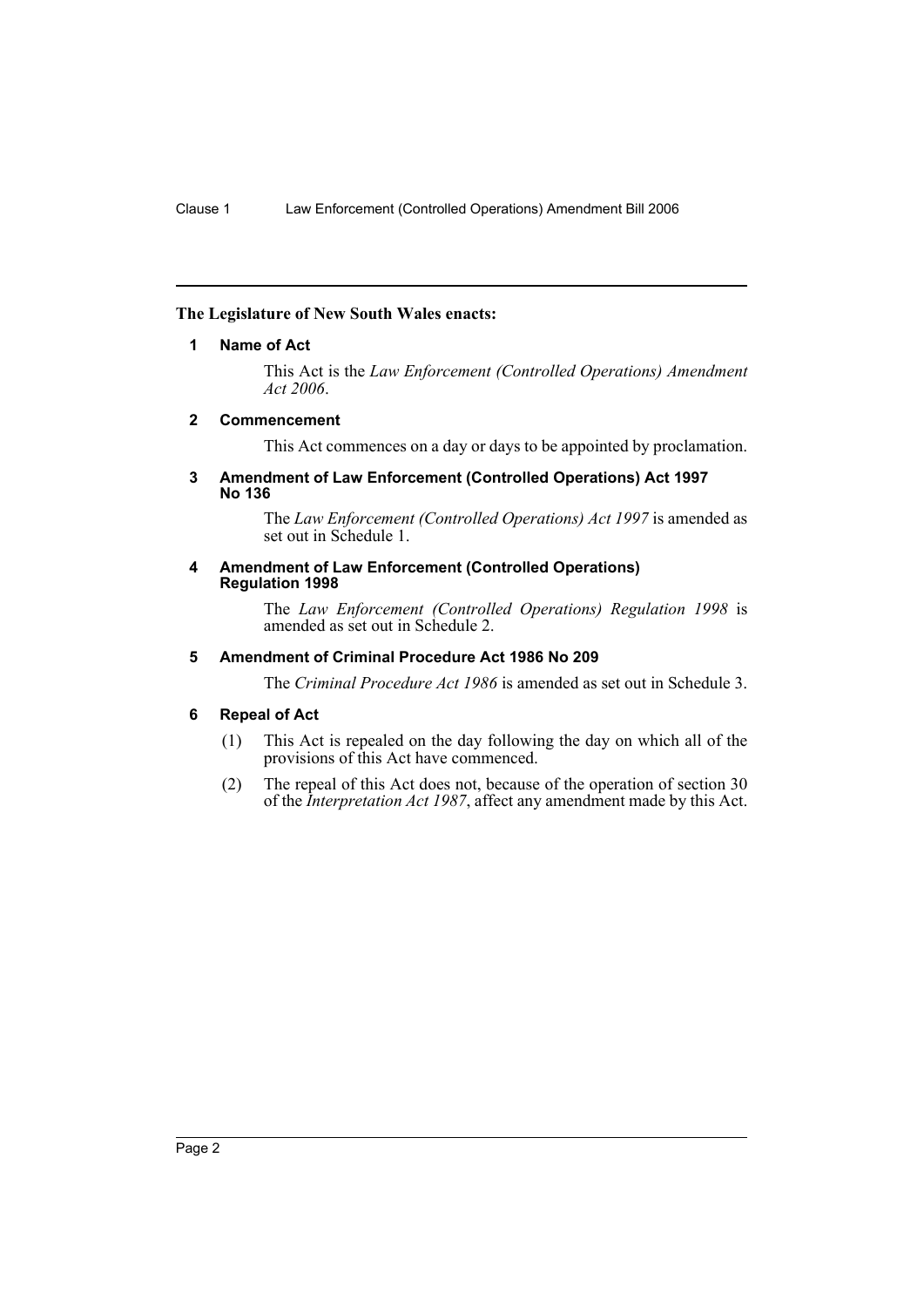Amendment of Law Enforcement (Controlled Operations) Act 1997 Schedule 1

# **Schedule 1 Amendment of Law Enforcement (Controlled Operations) Act 1997**

(Section 3)

#### **[1] Section 3 Definitions**

Insert in alphabetical order:

*controlled conduct* means conduct in respect of which, but for section 20K or 20L, a person would be criminally liable.

*corresponding authorised operation* means any operation in the nature of a cross-border controlled operation that is authorised by or under the provisions of a corresponding law.

*corresponding authority* means an authority authorising a cross-border controlled operation (within the meaning of a corresponding law) that is in force under a corresponding law.

*corresponding participant* means a person who is authorised by a corresponding authority to participate in a corresponding authorised operation.

*cross-border controlled operation* means a controlled operation that is, will be, or is likely to be, conducted in this jurisdiction and in one or more participating jurisdictions.

*participating jurisdiction* means a jurisdiction in which a corresponding law is in force.

*sexual offence* means:

- (a) an offence under Division 10 or 10A of Part 3 of the *Crimes Act 1900*, or
- (b) any other offence of a similar kind prescribed by the regulations for the purposes of this definition.

*this jurisdiction* means New South Wales.

## **[2] Section 3, definition of "principal law enforcement officer"**

Insert ", and to have responsibility for," after "to conduct".

#### **[3] Section 3 (2) and (3)**

Insert at the end of section 3:

(2) For the purposes of this Act, a cross-border controlled operation is taken to be conducted in this jurisdiction (whether or not it is also conducted in another jurisdiction) if a participant in the operation is a law enforcement officer of this jurisdiction.

**Note.** Subsection (2) is intended to cover the situation where an officer of this jurisdiction is conducting an operation in another jurisdiction for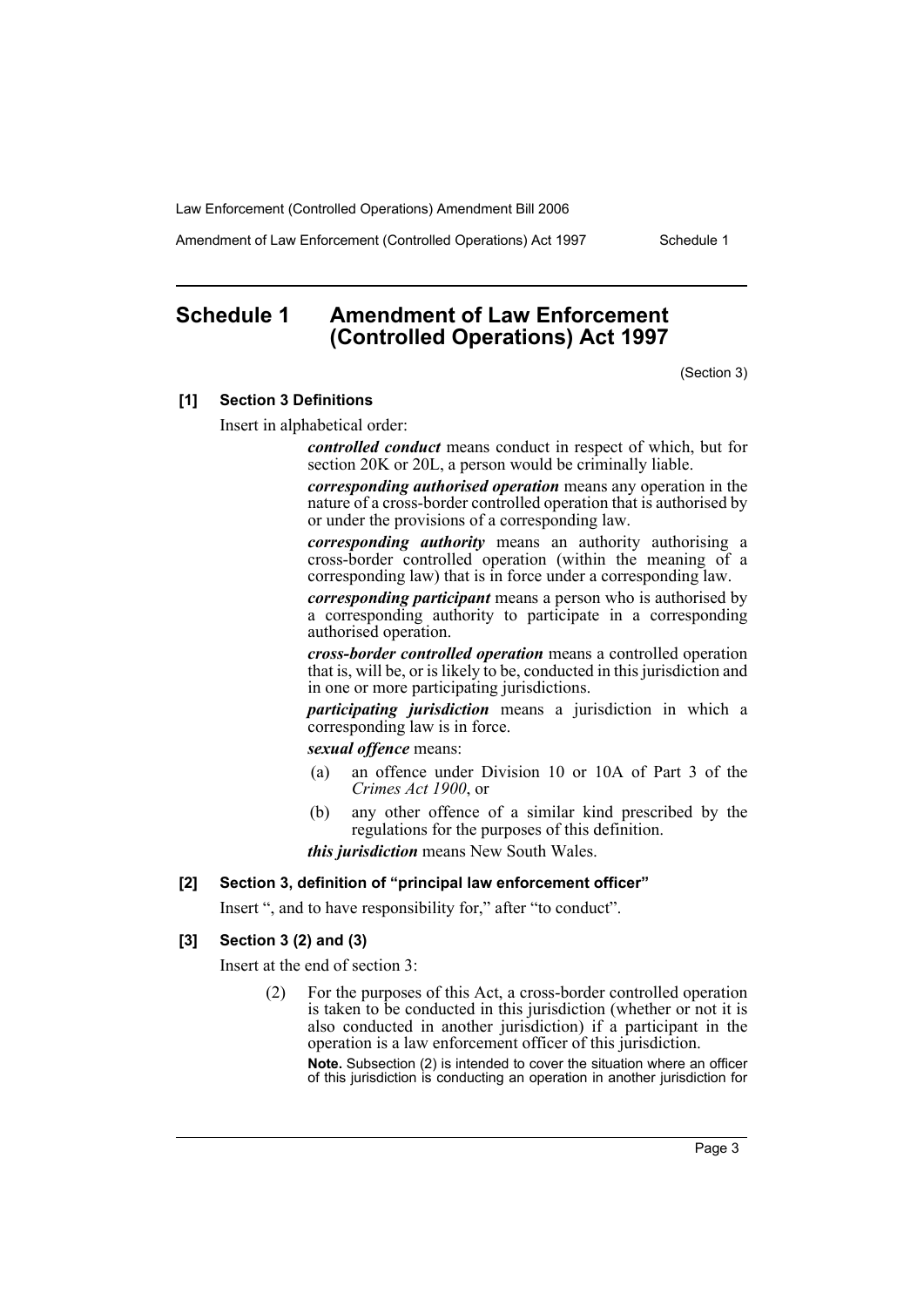Schedule 1 Amendment of Law Enforcement (Controlled Operations) Act 1997

the purposes of obtaining evidence of an offence in this jurisdiction (for example, a NSW officer is investigating a conspiracy to import drugs into NSW from Victoria, and the operation is to be conducted wholly in Victoria).

(3) Notes included in this Act do not form part of this Act.

#### **[4] Section 3A Act not to affect certain matters**

Insert after section 3A (3):

- (3A) Despite the other provisions of this section, in determining whether evidence should be admitted or excluded in any proceedings, the fact that the evidence was obtained as a result of a person engaging in criminal activity is to be disregarded if:
	- (a) the person was a participant or corresponding participant acting in the course of an authorised operation or corresponding authorised operation, and
	- (b) the criminal activity was a controlled activity within the meaning of this Act or controlled conduct within the meaning of a corresponding law.

#### **[5] Part 2 Authorisation of controlled operations**

Insert after the heading to the Part: **Note.** Part 3A contains additional provisions relating to cross-border controlled operations.

#### **[6] Section 6 Determination of applications**

Omit section 6 (5).

#### **[7] Section 7 Certain matters not to be authorised**

Insert at the end of section 7 (1) (b):

, or

(c) engaging in conduct that involves the commission of a sexual offence against any person.

### **[8] Section 14**

Omit the section. Insert instead:

#### **14 Retrospective authority**

(1) If a participant in an authorised operation engages in unlawful conduct (other than unlawful conduct that is a controlled activity) in the course of the operation, the principal law enforcement officer for the operation may, within 24 hours after the participant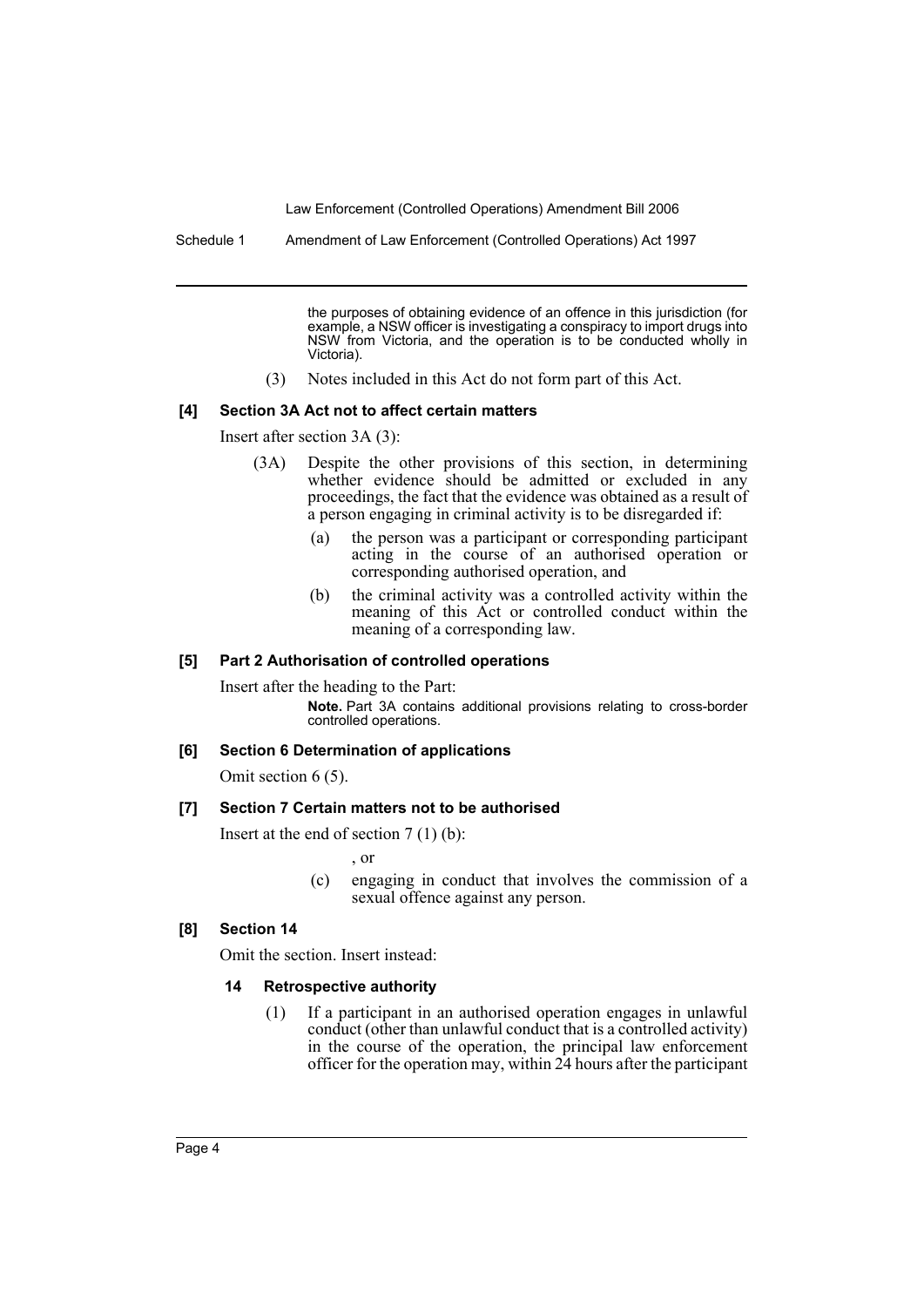Amendment of Law Enforcement (Controlled Operations) Act 1997 Schedule 1

engages in that conduct, apply to the chief executive officer for retrospective authority for the conduct.

- (2) An application under this section may be made in such manner as the chief executive officer may permit.
- (3) The chief executive officer may require the principal law enforcement officer to furnish such information concerning the relevant conduct as is necessary for the chief executive officer's proper consideration of the application.
- (4) After considering an application under subsection (1), and any additional information furnished under subsection (3), the chief executive officer:
	- (a) may grant retrospective authority in accordance with the application, or
	- (b) may refuse the application.
- (5) Retrospective authority may not be granted unless the chief executive officer is satisfied:
	- (a) that the following circumstances existed when the relevant conduct occurred:
		- (i) the participant who engaged in the conduct believed on reasonable grounds:
			- (A) that there was a substantial risk to the success of the authorised operation, or
			- (B) that there was a substantial risk to the health or safety of a participant in the operation, or any other person, as a direct result of the conduct of the authorised operation, or
			- (C) that criminal activity or corrupt conduct other than the criminal activity or corrupt conduct in respect of which the authorised operation is being conducted had occurred, or was likely to occur, and that there was a substantial risk that evidence relating to that criminal activity or corrupt conduct would be lost,
		- (ii) the participant could not avoid that risk otherwise than by engaging in the relevant conduct, and
	- (b) that, at all times prior to those circumstances arising, the participant had been acting in good faith and in accordance with the relevant code of conduct, and
	- (c) that the participant had not foreseen, and could not reasonably be expected to have foreseen, that those circumstances would arise, and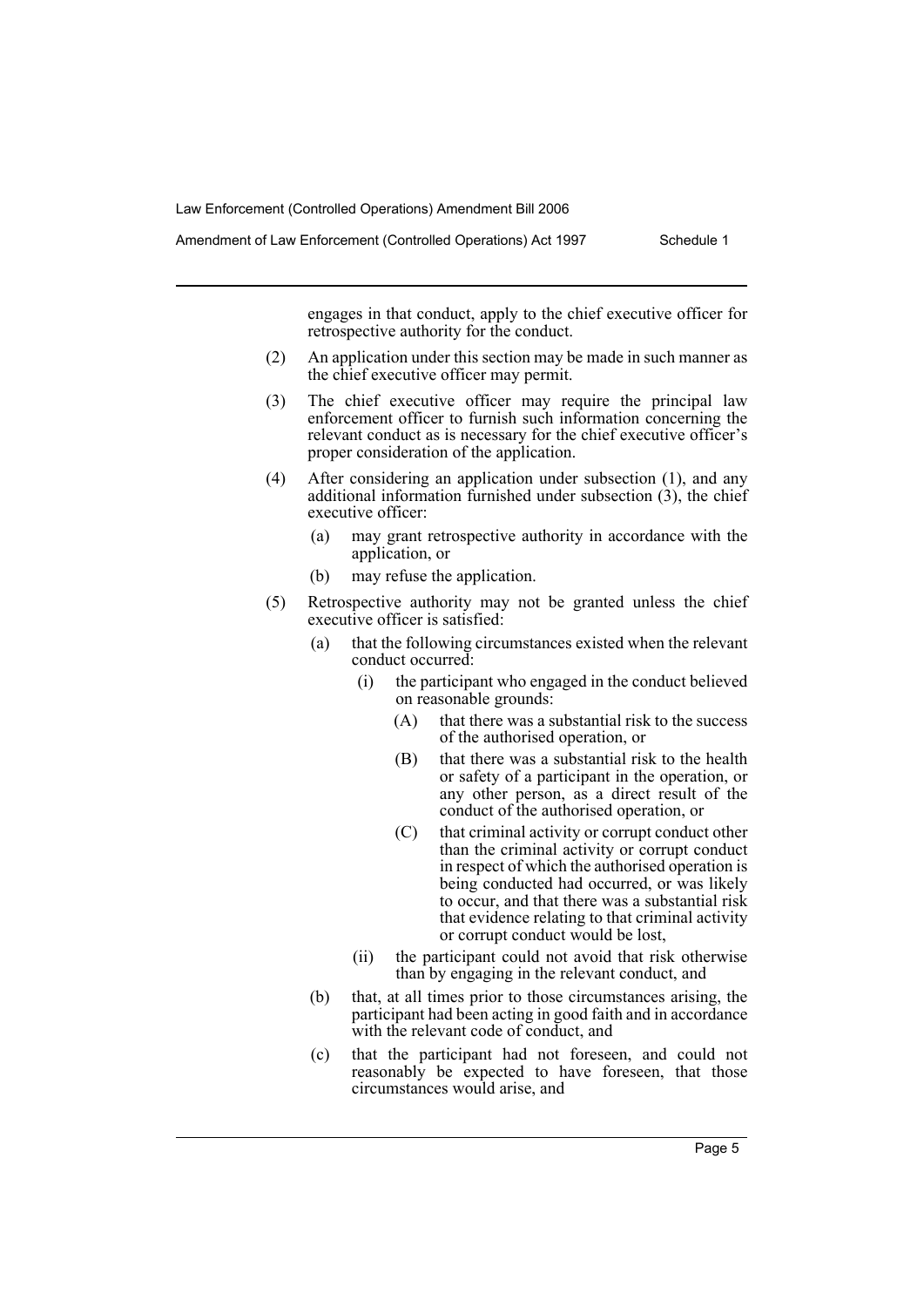Schedule 1 Amendment of Law Enforcement (Controlled Operations) Act 1997

- (d) that, had it been possible to foresee that those circumstances would arise, authority for the relevant conduct would have been sought, and
- (e) it was not reasonably possible in those circumstances for the participant to seek a variation of the authority for the operation to authorise the relevant conduct.
- (6) Subsection (5) does not allow retrospective authority to be granted with respect to conduct giving rise to any of the following:
	- (a) the offence of murder,
	- (b) any other offence for which the common law defence of duress would not be available.

## **[9] Part 3A**

Insert after Part 3:

# **Part 3A Cross-border controlled operations**

#### **20A Application of Act to cross-border controlled operations**

- (1) This Act applies in respect of cross-border controlled operations (with any necessary modifications), subject to the modifications set out in this Part.
- (2) Section 14 (Retrospective authority) does not apply in respect of a cross-border controlled operation.

#### **20B Definitions**

(1) For the purposes of this Part:

*illicit goods* means goods the possession of which is a contravention of a law of this jurisdiction.

*relevant offence* means:

- (a) an offence against the law of this jurisdiction that carries a maximum penalty of imprisonment for 3 years or more, or
- (b) any other offence against the law of this jurisdiction that is prescribed by the regulations.

suspect, when used as a noun, means a person reasonably suspected of having committed or being likely to have committed, or of committing or being likely to be committing, a relevant offence.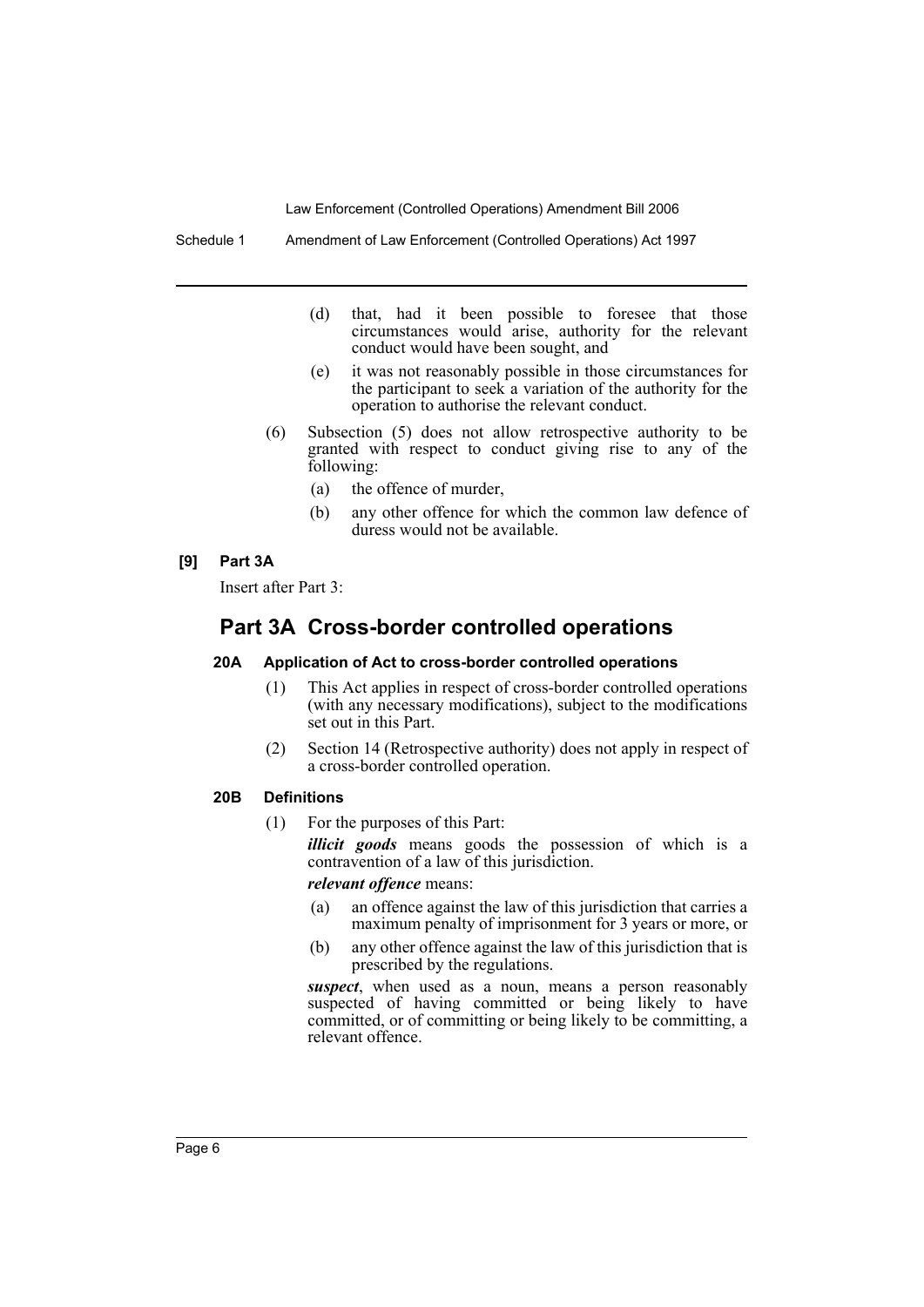- Amendment of Law Enforcement (Controlled Operations) Act 1997 Schedule 1
	- (2) For the purposes of this Part, references in this Act:
		- (a) to a *controlled activity* are to be construed (with any necessary modifications) as references to *controlled conduct*, and
		- (b) to *criminal activity or corrupt conduct* as a single phrase (but not to *criminal activity* on its own) are to be construed (with any necessary modifications) as references to a *relevant offence*.

#### **20C Applications for authorities to conduct cross-border controlled operations**

- (1) An application under section 5 for an authority to conduct a proposed cross-border controlled operation:
	- (a) must be made to the chief executive officer of the law enforcement agency concerned, and
	- (b) must state that the proposed controlled operation is a cross-border controlled operation, and
	- (c) must specify (in place of the particulars required by section  $5(2\text{\AA})$  (b)) the relevant offence in respect of which the proposed operation is to be conducted.
- (2) Without limiting any regulations made under section 5 (2B), an urgent application for an authority to conduct a proposed cross-border controlled operation may be made only if the applicant has reason to believe that the delay caused by making a formal application may affect the success of the operation.
- (3) Nothing in this Act prevents an application for an authority being made in respect of a cross-border controlled operation that has been the subject of a previous application, but in that case the subsequent application must be a formal application.
- (4) As soon as practicable after making an urgent application for an authority to conduct a cross-border controlled operation, the applicant must make a record in writing of the application and give a copy of it to the chief executive officer.

#### **20D Determination of applications for authorities to conduct cross-border controlled operations—additional criteria to be met**

(1) An authority to conduct a cross-border controlled operation may not be granted unless the chief executive officer is satisfied as to the matters set out in this section (in addition to the matters specified in section 6, as modified by this section).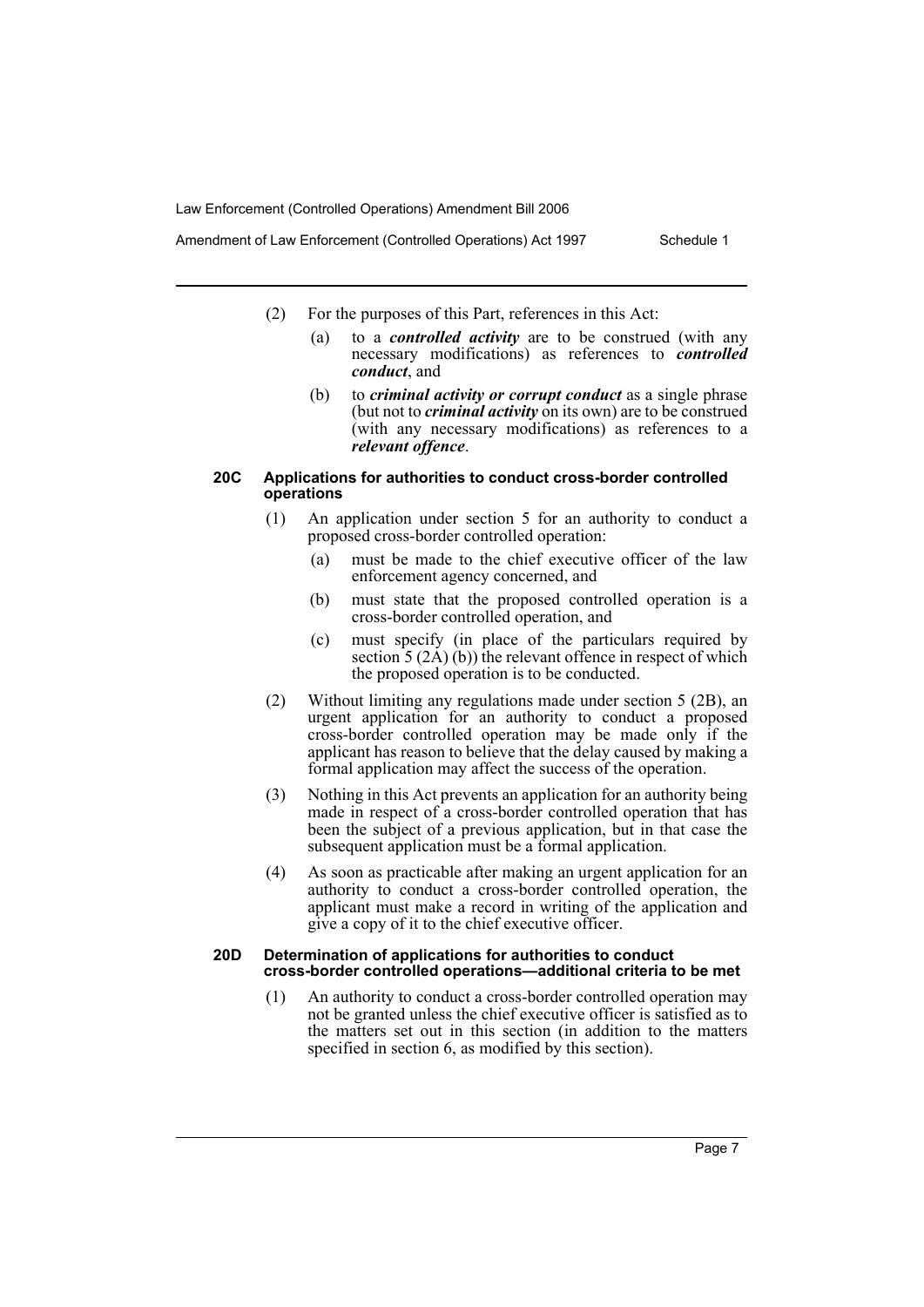- (2) The chief executive officer must be satisfied on reasonable grounds:
	- (a) that a relevant offence has been, is being, or is likely to be, committed, and
	- (b) that the controlled operation will be, or is likely to be, conducted in this jurisdiction and in one or more participating jurisdictions, and
	- (c) that the nature and extent of the suspected criminal activity are such as to justify the conduct of a controlled operation in this jurisdiction and in one or more participating jurisdictions, and
	- (d) that the operation will be conducted in a way that will minimise the risk of more illicit goods being under the control of persons (other than law enforcement officers) at the end of the operation than are reasonably necessary to enable the officers to achieve the purpose of the controlled operation.

#### **20E Form of authority to conduct cross-border controlled operation**

An authority to conduct a cross-border controlled operation must (in addition to the requirements of section  $8(2)$ ):

- (a) state the name and rank or position of the chief executive officer, and
- (b) state that it authorises the conduct of a cross-border controlled operation, and
- (c) state whether it is a formal authority or an urgent authority, and
- (d) state the participating jurisdictions in which the controlled conduct is, or is likely, to be engaged in, and
- (e) identify (to the extent known) any suspect, and
- (f) state the date and time when the authority is granted, and
- (g) identify (to the extent known):
	- (i) the nature and quantity of any illicit goods that will be involved in the operation, and
	- (ii) the route through which those goods will pass in the course of the operation.

## **20F Duration of authorities for cross-border controlled operations**

Section  $8(2)$  (f) and  $(g)$  are to be construed, in respect of an authority to conduct a cross-border controlled operation, as if the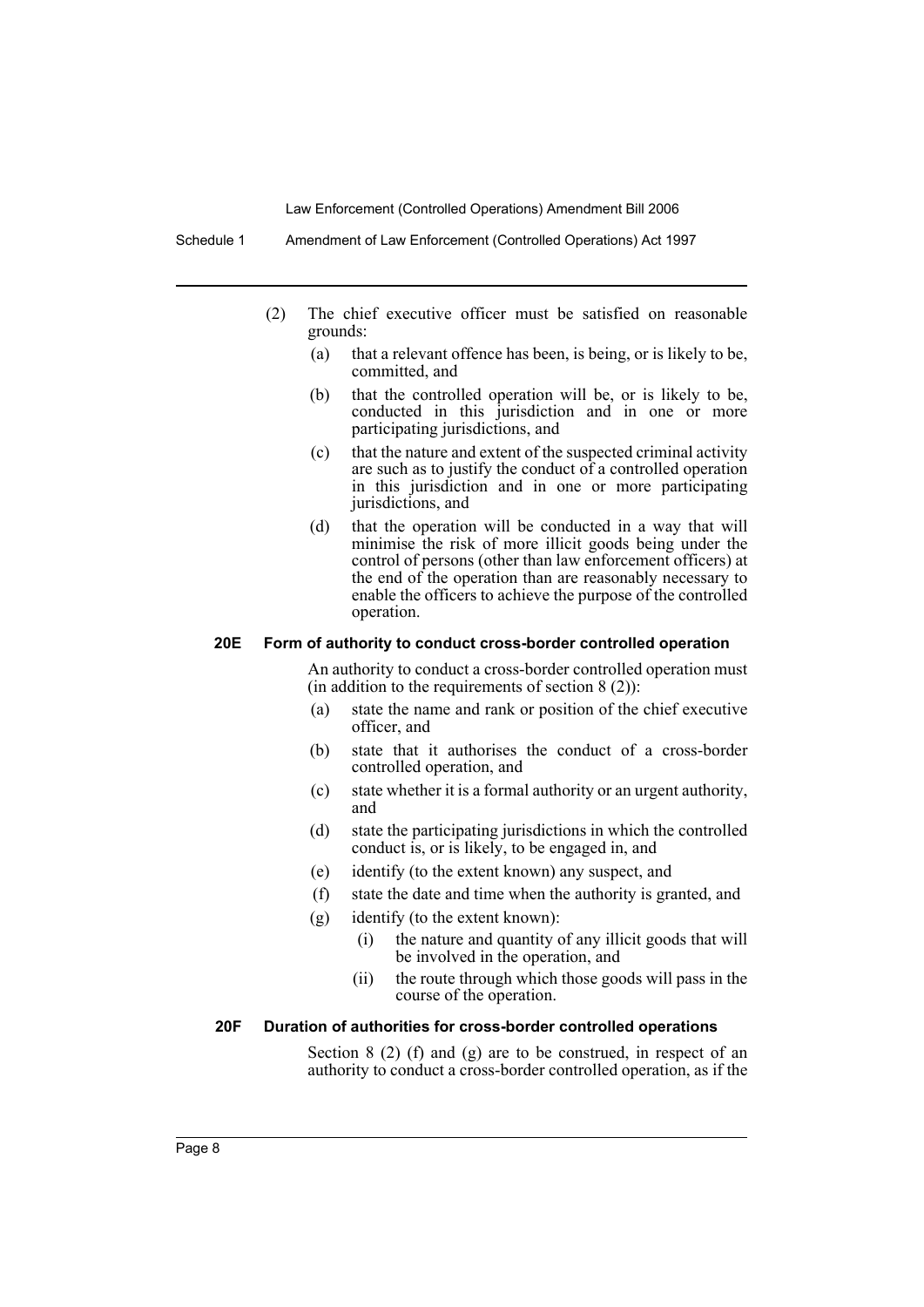Amendment of Law Enforcement (Controlled Operations) Act 1997 Schedule 1

periods of 72 hours and 6 months specified in those paragraphs were periods of 7 days and 3 months, respectively.

#### **20G Variation of authorities**

- (1) An authority to conduct a cross-border controlled operation may be varied under section 10 by the chief executive officer at any time on the chief executive officer's own initiative (as well as on application under that section).
- (2) An application for a variation of an authority to conduct a cross-border controlled operation may be made (and an application may be granted) for the purpose (in addition to the purposes specified in section 10 (1)) of identifying additional suspects (to the extent known).
- (3) Section 10 (1A) is to be construed, in respect of a variation of an authority to conduct a cross-border controlled operation, as if the period of 6 months specified in that subsection were a period of 3 months.
- (4) A variation cannot be made that has the effect of extending the period of validity of an urgent authority in respect of a cross-border controlled operation.
- (5) An urgent application for a variation of an authority to conduct a proposed cross-border controlled operation may be made only if the applicant has reason to believe that the delay caused by making a formal application may affect the success of the operation.

#### **20H Effect of authorities to conduct cross-border controlled operations**

- (1) An authority to conduct a cross-border controlled operation authorises each participant to engage in the activities referred to in section 13 in this jurisdiction and in any participating jurisdiction (subject to any corresponding law of the participating jurisdiction).
- (2) The authority to engage in controlled conduct given to a participant in a cross-border controlled operation cannot be delegated to any other person.

#### **20I Documents relating to cross-border controlled operations**

The chief executive officer of a law enforcement agency must cause the following to be kept in relation to cross-border controlled operations: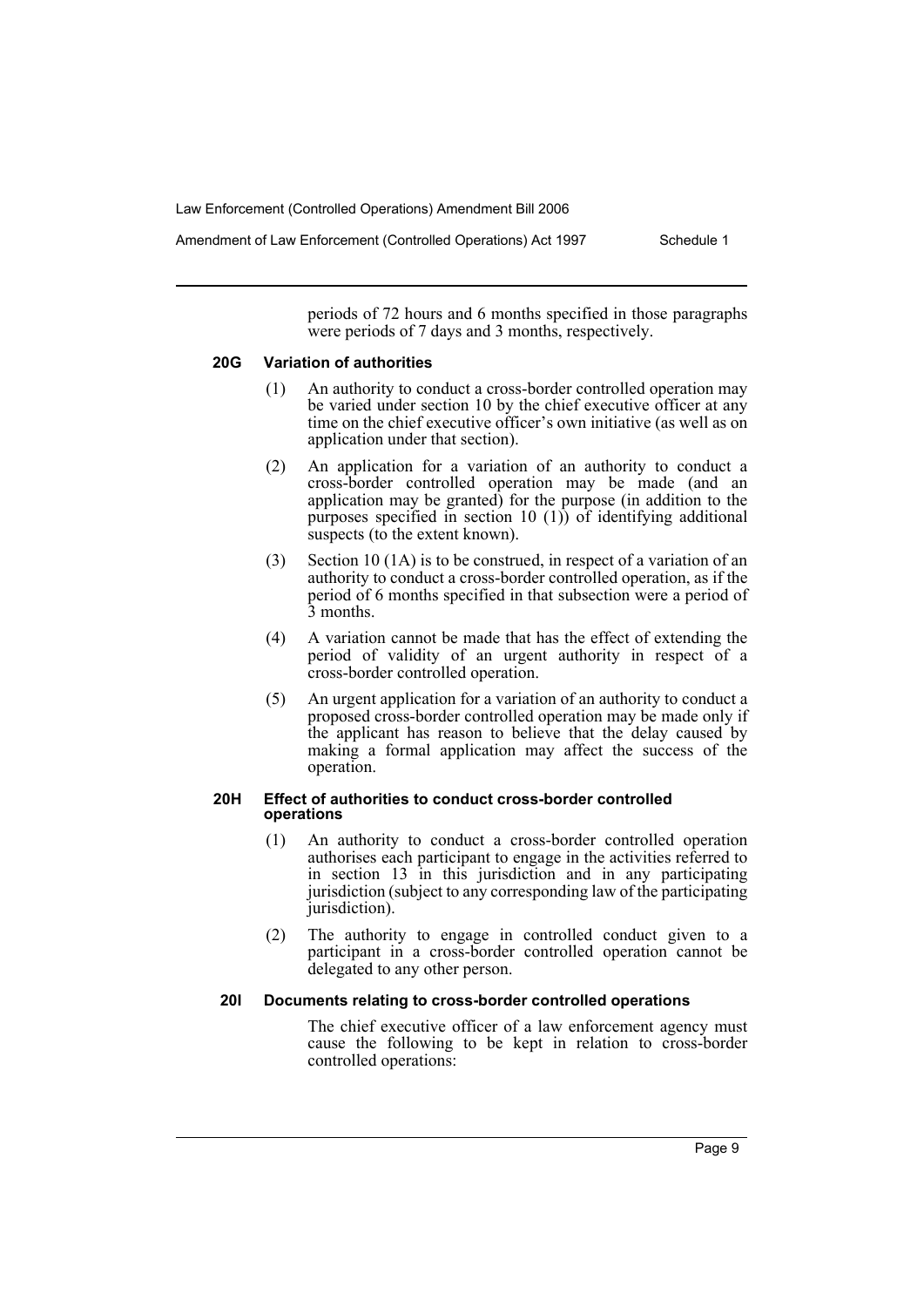- (a) each formal application made by a law enforcement officer of the agency,
- (b) each formal application granted to a law enforcement officer of the agency,
- (c) each formal variation application made by a law enforcement officer of the agency,
- (d) each formal variation of application granted to a law enforcement officer of the agency,
- (e) each order cancelling an authority granted to a law enforcement officer of the agency,
- (f) each report of a principal law enforcement officer of the agency under section 15 or 20Q (1).

# **20J Register relating to cross-border controlled operations**

- (1) The chief executive officer of a law enforcement agency must cause a register relating to cross-border controlled operations to be kept.
- (2) The register is to specify the following:
	- (a) for each application (including an application for a variation of authority) made under this Act in respect of a cross-border controlled operation:
		- (i) the date of the application, and
		- (ii) whether the application was formal or urgent, and
		- (iii) whether the application was granted, refused or withdrawn, and
		- (iv) if the application was refused or withdrawn—the date and time of the refusal or withdrawal.
	- (b) for each authority granted to a law enforcement officer of the agency in respect of a cross-border controlled operation:
		- (i) the date and time the authority was granted, and
		- (ii) whether the authority was formal or urgent, and
		- (iii) the name and rank or position of the chief executive officer, and
		- (iv) each relevant offence in respect of which controlled conduct under the authority was to be engaged in, and
		- (v) the period of validity of the authority, and
		- (vi) if the authority was cancelled, the date and time of the cancellation, and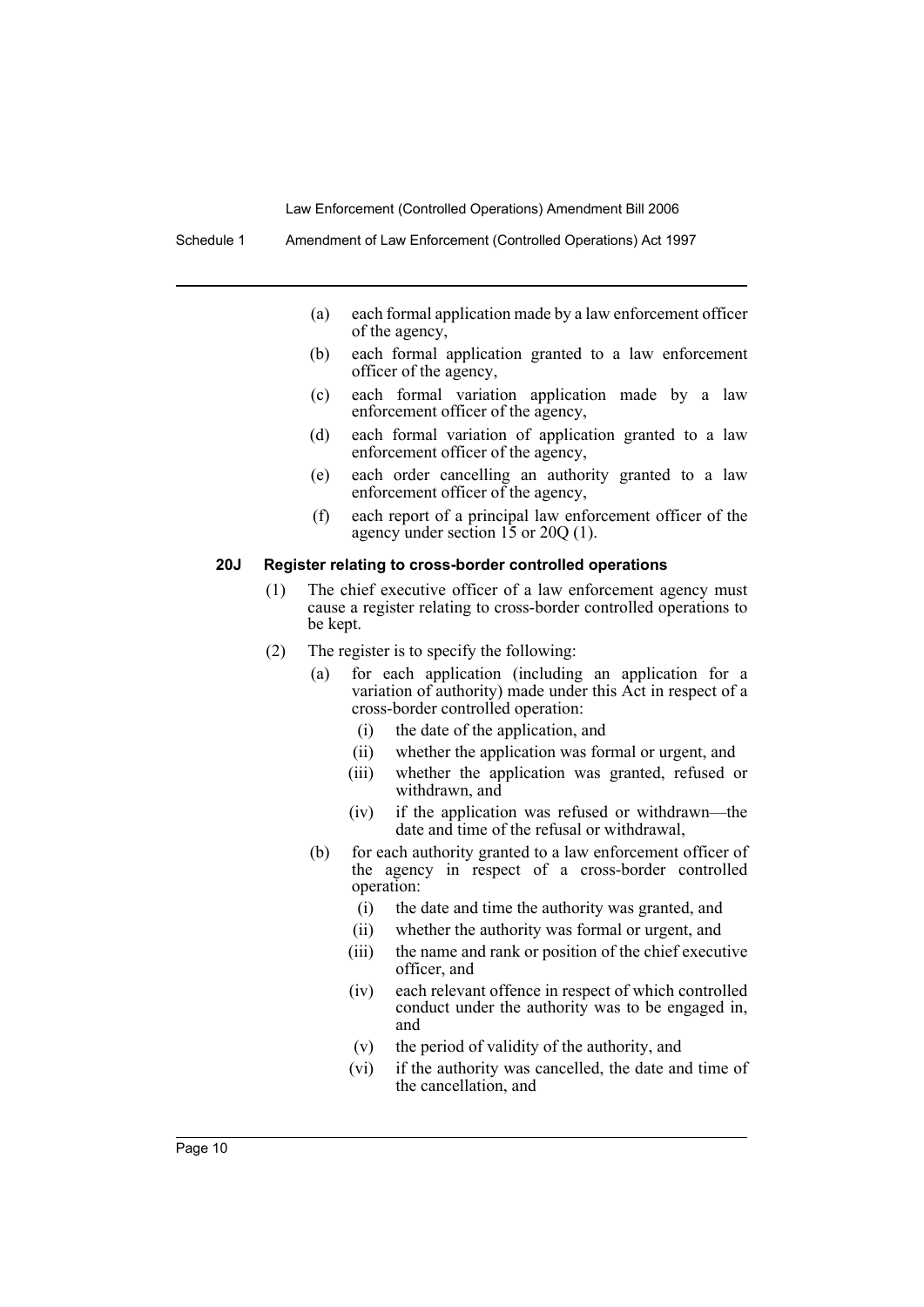- (vii) the date and time the authorised operation began and the date of completion of the operation, and
- (viii) the date on which the principal law enforcement officer for the operation made a report under section 15, and
- (ix) if the authorised operation involved illicit goods, to the extent known:
	- (A) the nature and quantity of the illicit goods, and
	- (B) the route through which the illicit goods passed in the course of the operation, and
	- (x) details of any loss of, or serious damage to, property or any personal injuries, occurring in the course of, or as a direct result of, the operation,
- (c) for each variation of authority:
	- (i) the date and time the variation was made, and
	- (ii) whether the variation was formal or urgent, and
	- (iii) the name and rank or position of the chief executive officer who made the variation.

#### **20K Protection from criminal responsibility for controlled conduct during authorised operations**

- (1) Section 16 (Lawfulness of controlled activities) does not apply in relation to an authorised operation that is a cross-border controlled operation.
- (2) However, despite any other Act or law of this jurisdiction, a participant who engages in conduct (whether in this jurisdiction or elsewhere) in an authorised operation that is a cross-border controlled operation in the course of, and for the purposes of, the operation, is not, if engaging in that conduct is an offence, criminally responsible for the offence, if:
	- (a) the conduct is authorised by, and is engaged in in accordance with, the authority for the operation, and
	- (b) the conduct does not involve the participant's intentionally inducing a person to commit an offence under a law of any jurisdiction or the Commonwealth that the person would not otherwise have intended to commit, and
	- (c) the conduct does not involve the participant's engaging in any conduct that is likely:
		- (i) to cause the death of, or serious injury to, any person, or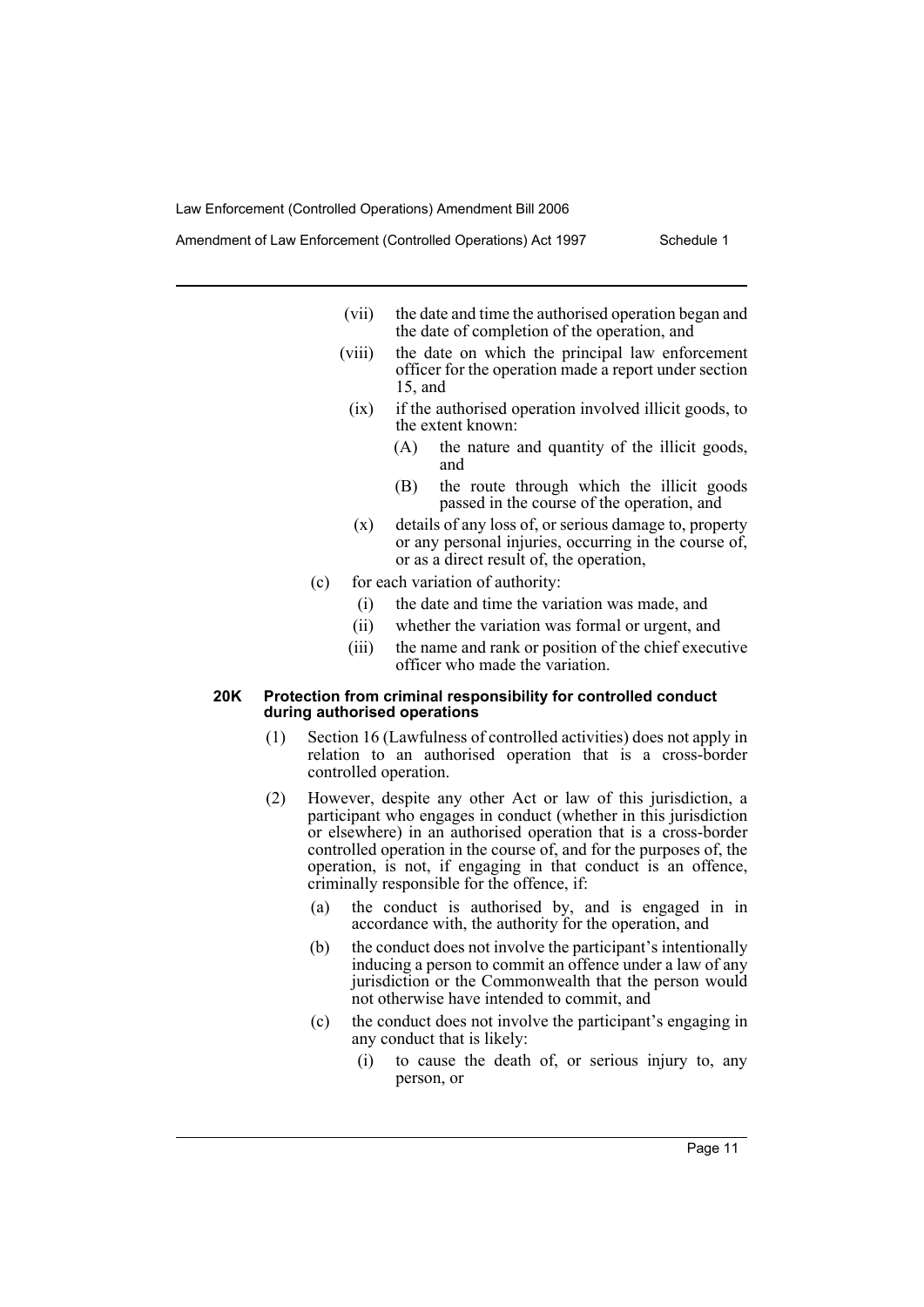- (ii) to involve the commission of a sexual offence against any person, and
- (d) the participant is a civilian participant—he or she acts in accordance with the instructions of a law enforcement officer.

#### **20L Protection from criminal responsibility for certain ancillary conduct**

- (1) Section 18 (Lawfulness of certain ancillary activities) does not apply in relation to an authorised operation that is an authorised cross-border controlled operation.
- (2) This section applies to conduct such as aiding and abetting the commission of an offence or of conspiring to commit an offence (*ancillary conduct*) for which a person may be criminally responsible because it involves conduct engaged in by another person that is controlled conduct for which the other person would (but for section 20K) be criminally responsible (the *related controlled conduct*).
- (3) Despite any other Act or law of this jurisdiction, a person who engages in ancillary conduct that is an offence (whether or not the person is a participant in a controlled operation) is not criminally responsible for the offence if at the time the person engaged in the ancillary conduct he or she believed that the related controlled conduct was being engaged in, or would be engaged in, by a participant in an authorised operation.

#### **20M Indemnification of participants against civil liability**

- (1) Section 19 (Exclusion of civil liability) does not apply in relation to an authorised operation that is an authorised cross-border controlled operation.
- (2) However, this section applies to a law enforcement agency if a cross-border controlled operation has been authorised by the chief executive officer of the agency under section 6.
- (3) The State must indemnify a participant in the authorised operation against any civil liability (including reasonable costs) the participant incurs because of conduct the participant engages in if:
	- (a) the participant engages in the conduct in the course of, and for the purposes of, the operation in accordance with the authority for the operation, and
	- (b) the conduct does not involve the participant's intentionally inducing a person to commit an offence under a law of any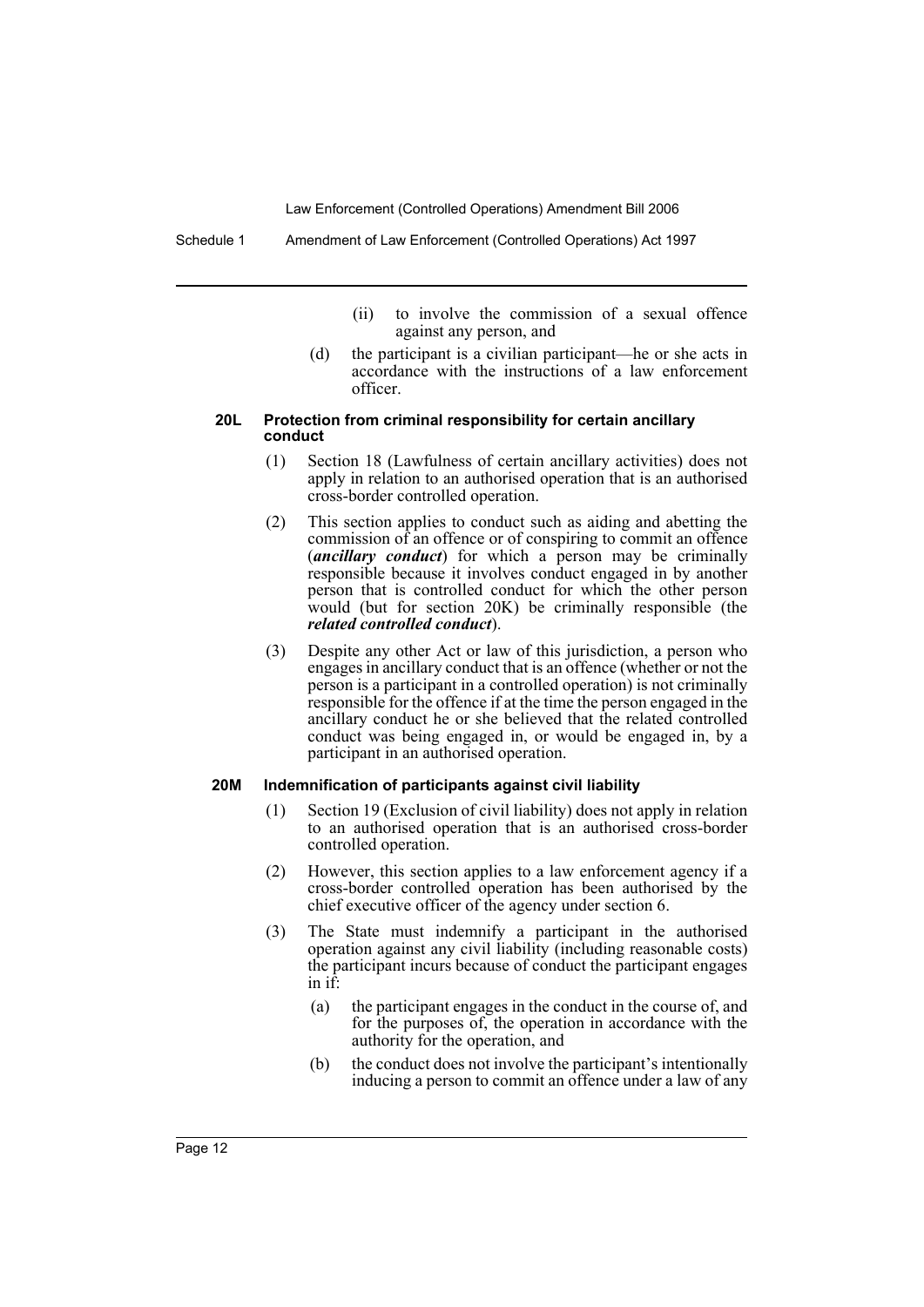Amendment of Law Enforcement (Controlled Operations) Act 1997 Schedule 1

jurisdiction or the Commonwealth that the person would not otherwise have intended to commit, and

- (c) the conduct does not involve the participant's engaging in any conduct that is likely:
	- (i) to cause the death of, or serious injury to, any person, or
	- (ii) to involve the commission of a sexual offence against any person, and
- (d) the participant is a civilian participant—he or she acts in accordance with the instructions of a law enforcement officer, and
- (e) the relevant requirements (if any) of the regulations have been met.

#### **20N Effect of sections 20K and 20L on other laws relating to criminal investigation**

Sections 20K and 20L do not apply to a person's conduct in the course of a cross-border controlled operation that is, or could have been, authorised under a law of this jurisdiction relating to the following:

- (a) the arrest or detention of individuals,
- (b) searches of individuals,
- (c) entry onto, or searches or inspections of, premises,
- (d) searches, inspections or seizures of other property,
- (e) forensic procedures,
- (f) electronic surveillance devices or telecommunications interception,
- (g) identification procedures,
- (h) the use or acquisition of assumed identities,
- (i) any other matter concerning powers of criminal investigation.

# **20O Effect of being unaware of variation or cancellation of authority**

- (1) If an authority for a cross-border controlled operation is varied in any way that limits its scope, this Part continues to apply to a participant in the operation as if the authority had not been varied in that way, for so long as the participant:
	- (a) is unaware of the variation, and
	- (b) is not reckless about the existence of the variation.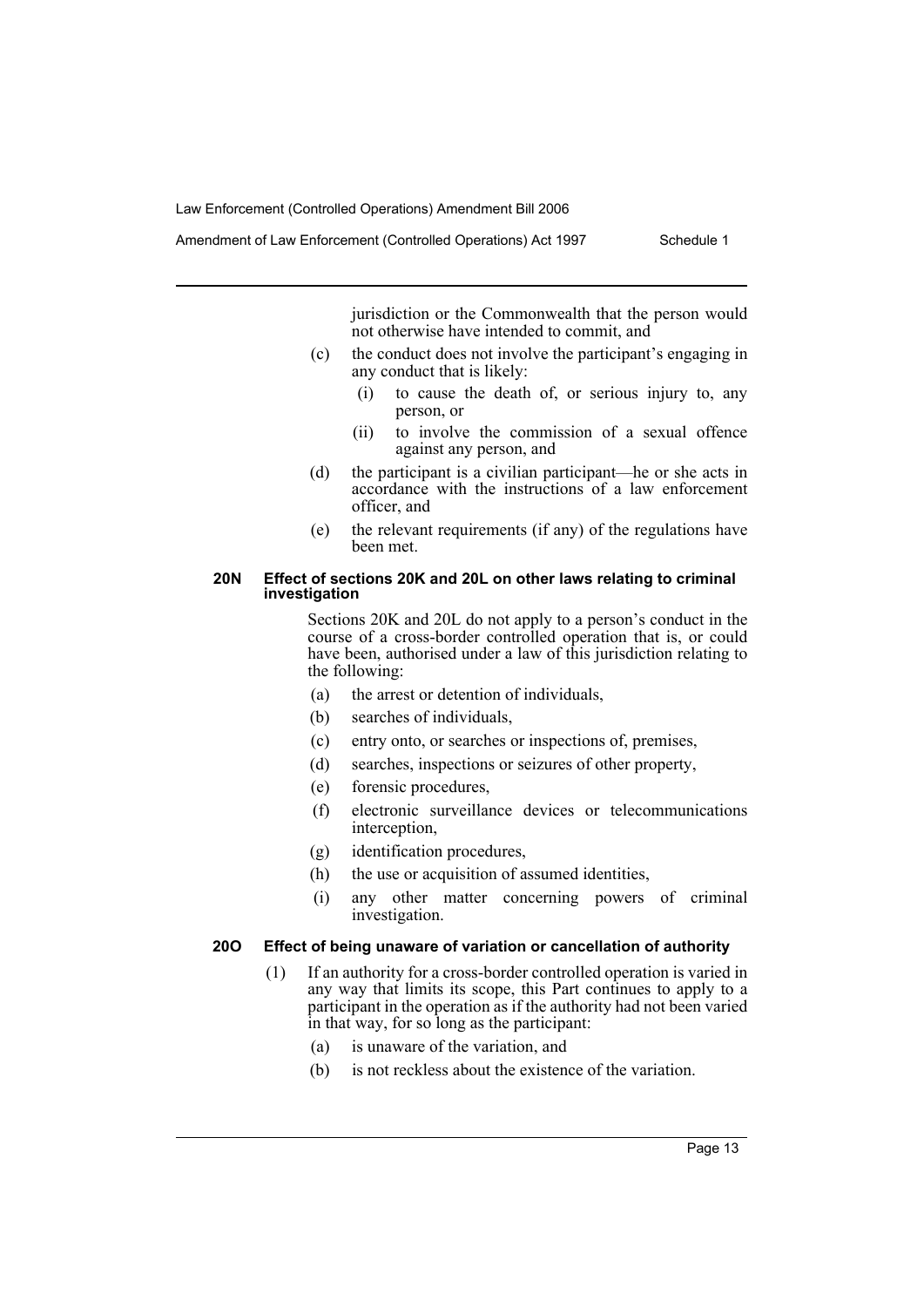Schedule 1 Amendment of Law Enforcement (Controlled Operations) Act 1997

- (2) If an authority for a cross-border controlled operation is cancelled, this Part continues to apply to a participant in the operation as if the authority had not been cancelled, for so long as the participant:
	- (a) is unaware of the cancellation, and
	- (b) is not reckless about the existence of the cancellation.
- (3) For the purposes of this section, a person is reckless about the existence of the variation or cancellation of an authority if:
	- (a) the person is aware of a substantial risk that there has been a variation or cancellation, and
	- (b) having regard to the circumstances known to the person, it is unjustifiable to continue to engage in conduct that was authorised by the authority but which, because of the possible variation or cancellation, may be no longer authorised.
- (4) Section 12 (3) does not apply in respect of a cross-border controlled operation.

#### **20P Compensation for property loss or serious damage**

- (1) If a person suffers loss of, or serious damage to, property as a direct result of an authorised cross-border controlled operation, the State is liable to pay to the person such compensation as is agreed between the State and the person or, in default of agreement, compensation of an amount determined in proceedings against the State, in a court of competent jurisdiction, for a debt of the amount claimed by the person.
- (2) Subsection (1) does not apply if:
	- (a) the person suffered the loss or damage in the course of, or as a direct result of, engaging in any criminal activity (other than criminal activity that is controlled conduct), or
	- (b) the person was a law enforcement officer at the time of suffering the loss or damage.

#### **20Q Notification requirements**

(1) If any loss of, or serious damage to, property occurs in the course of or as a direct result of an authorised cross-border controlled operation (other than property of the law enforcement agency on behalf of which the operation is conducted or of a participant in the operation), the principal law enforcement officer for the operation must report the loss or damage to the chief executive officer of the law enforcement agency as soon as practicable.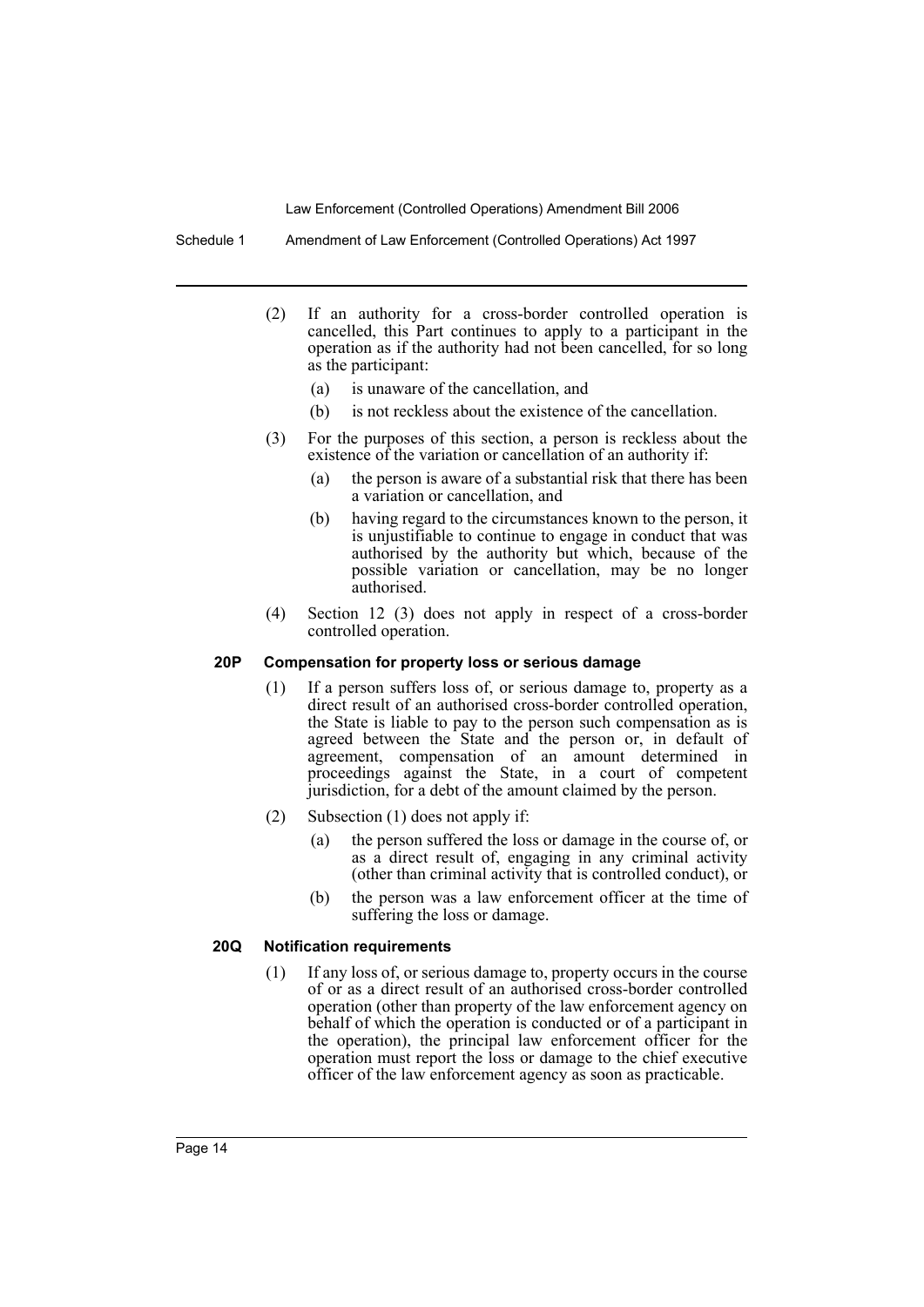- Amendment of Law Enforcement (Controlled Operations) Act 1997 Schedule 1
	- (2) The chief executive officer must take all reasonable steps to notify the owner of the property of the loss or damage.
	- (3) However, the chief executive officer is not required to notify the owner of the property until the chief executive officer is satisfied that the notification would not:
		- (a) compromise or hinder the authorised operation, or
		- (b) compromise the identity of a participant in the authorised operation, or
		- (c) endanger the life or safety of any person, or
		- (d) prejudice any legal proceeding, or
		- (e) otherwise be contrary to the public interest.

## **20R Unauthorised disclosure of information**

- (1) A person is guilty of an offence if:
	- (a) the person intentionally, knowingly or recklessly discloses any information, and
	- (b) the person knows that, or is reckless as to whether, the information relates to a cross-border controlled operation, or a corresponding authorised operation, and
	- (c) the person knows that, or is reckless as to whether, the disclosure is not made:
		- (i) in connection with the administration or execution of this Part or a corresponding law, or
		- (ii) for the purposes of any legal proceeding arising out of or otherwise related to this Part or a corresponding law or of any report of any such proceedings, or
		- (iii) in accordance with any requirement imposed by law.

Maximum penalty: Imprisonment for 2 years.

- (2) A person is guilty of an offence against this subsection if the person commits an offence against subsection (1) in circumstances in which the person:
	- (a) intends to endanger the health or safety of any person or prejudice the effective conduct of a cross-border controlled operation or corresponding authorised operation, or
	- (b) knows that, or is reckless as to whether, the disclosure of the information: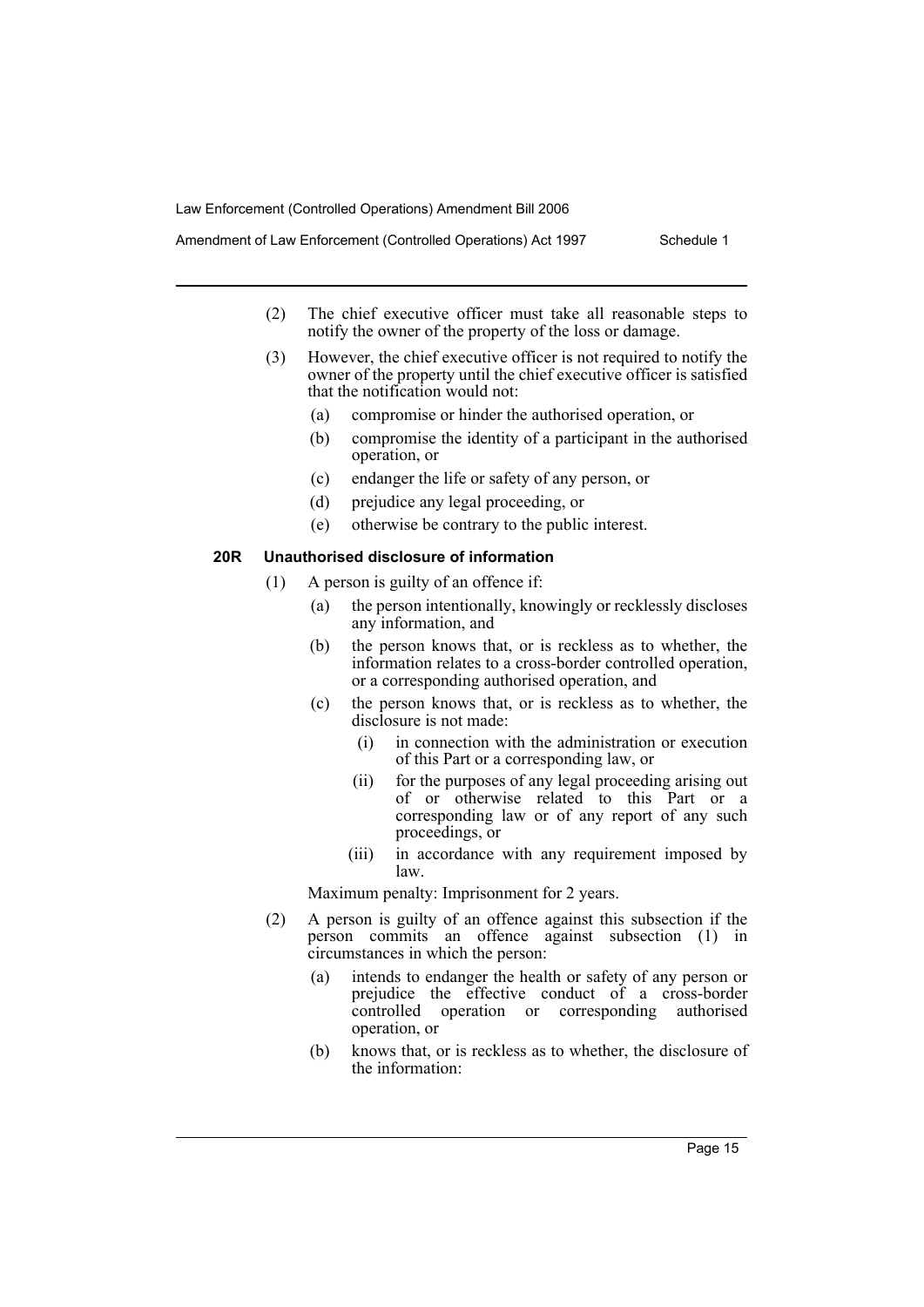Schedule 1 Amendment of Law Enforcement (Controlled Operations) Act 1997

- (i) endangers, or will endanger, the health or safety of any person, or
- (ii) prejudices, or will prejudice, the effective conduct of a cross-border controlled operation or corresponding authorised operation.

Maximum penalty: Imprisonment for 10 years.

(3) An offence against subsection (2) is to be prosecuted on indictment. However, Chapter 5 of the *Criminal Procedure Act 1986* (which relates to the summary disposal of certain indictable offences unless an election is made to proceed on indictment) applies to and in respect of any such offence.

### **20S Mutual recognition of corresponding authorities**

The following provisions apply, with any necessary changes, to a corresponding authority under a corresponding law, and to a corresponding authorised operation under that law, as if the corresponding authority were an authority given under section 6 (1) to conduct a cross-border controlled operation:

- (a) section 13 (Effect of authorities),
- (b) section 13A (Defect in authority),
- (c) section 20H (Effect of authorities to conduct cross-border controlled operations),
- (d) section 20K (Protection from criminal responsibility for controlled conduct during authorised operations),
- (e) section 20L (Protection from criminal responsibility for certain ancillary conduct),
- (f) section 20M (Indemnification of participants against civil liability),
- (g) section 20N (Effect of sections 20K and 20L on other laws relating to criminal investigation).

#### **[10] Section 21 Ombudsman to be notified of certain matters**

Insert "(other than a retrospective authority)" after "an authority" in section 21 (1) (a).

#### **[11] Section 21 (1A) and (1B)**

Insert after section 21 (1):

(1A) A chief executive officer who grants a retrospective authority must provide the Ombudsman with written details of the retrospective authority and the circumstances justifying that authority.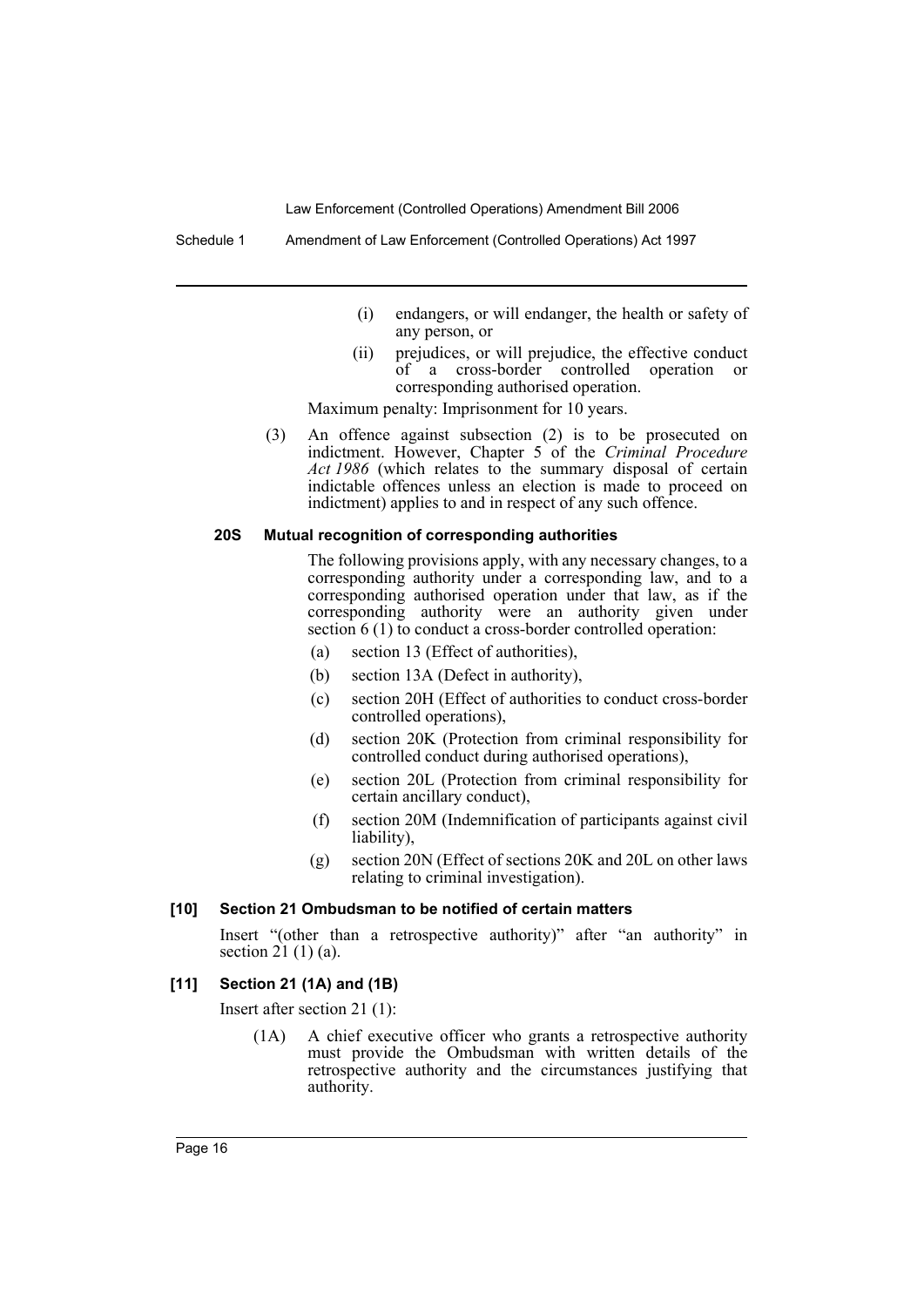Amendment of Law Enforcement (Controlled Operations) Act 1997 Schedule 1

(1B) The details are to be provided as soon as practicable after the retrospective authority is granted but, in any case, no later than 7 days after it is granted.

## **[12] Section 29**

Omit the section. Insert instead:

#### **29 Delegations**

- (1) Except as provided by this section (and despite any other Act or law to the contrary):
	- (a) the functions of a chief executive officer under this Act may not be delegated to any other person, and
	- (b) the functions of the Ombudsman under this Act with respect to the inspection of documentation referred to in section 8 (3) may not be delegated to any other person.
- (2) A chief executive officer may delegate any of the chief executive officer's functions under this Act (except this power of delegation) as follows:
	- (a) in the case of NSW Police:
		- (i) to a police officer for the time being holding office as a Deputy Commissioner or an Assistant Commissioner, and
		- (ii) except for functions under Part 3A—to a police officer for the time being holding office as a Superintendent who is nominated from time to time by the Commissioner of Police for the purposes of this subsection (not more than two nominations being in force at any one time),
	- (b) in the case of any other law enforcement agency—to a person for the time being holding a position prescribed by the regulations as a position to which functions under this Act may be delegated.
- (3) A position cannot be prescribed as a position to which functions under this Act may be delegated unless it is a position within the law enforcement agency concerned.
- (4) No more than one delegation may be in force under subsection (2) (b) at any one time, and no more than one position may be prescribed at any one time as a position to which functions under this Act may be delegated.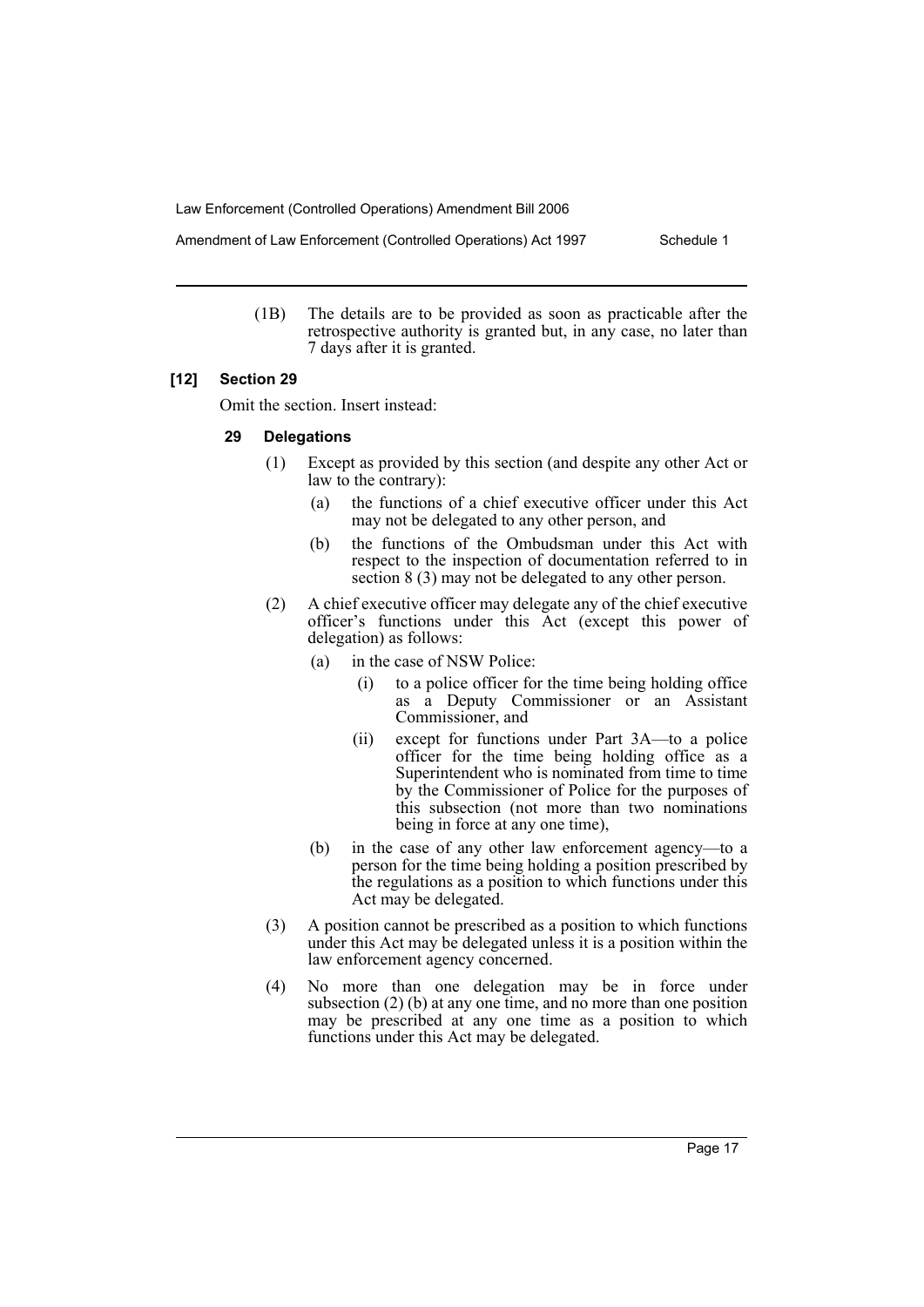Schedule 1 Amendment of Law Enforcement (Controlled Operations) Act 1997

- (5) Subsection (4) does not apply in respect of the delegation of the functions of the chief executive officer of the Australian Crime Commission.
- (6) The functions of the Ombudsman under this Act with respect to the inspection of documentation referred to in section  $8(\hat{3})$  may be delegated to an Assistant Ombudsman.

## **[13] Section 30 Proceedings for offences**

Insert "(other than an offence under section 20R (2))" after "this Act".

## **[14] Section 32 Review of Act**

Insert after section 32 (5):

- (6) A further review is to be undertaken as soon as possible after the period of 5 years from the date of assent to the *Law Enforcement (Controlled Operations) Amendment Act 2006*.
- (7) A report on the outcome of the review undertaken in accordance with subsection (6) is to be tabled in each House of Parliament within 3 months after the end of the period of 5 years referred to in subsection (6).

# **[15] Section 33**

Insert after section 32:

#### **33 Savings and transitional provisions**

Schedule 2 has effect.

# **[16] Schedule 2**

Insert after Schedule 1:

# **Schedule 2 Savings and transitional provisions**

(Section 33)

# **Part 1 Preliminary**

# **1 Regulations**

(1) The regulations may contain provisions of a savings or transitional nature consequent on the enactment of the following Acts:

*Law Enforcement (Controlled Operations) Amendment Act 2006*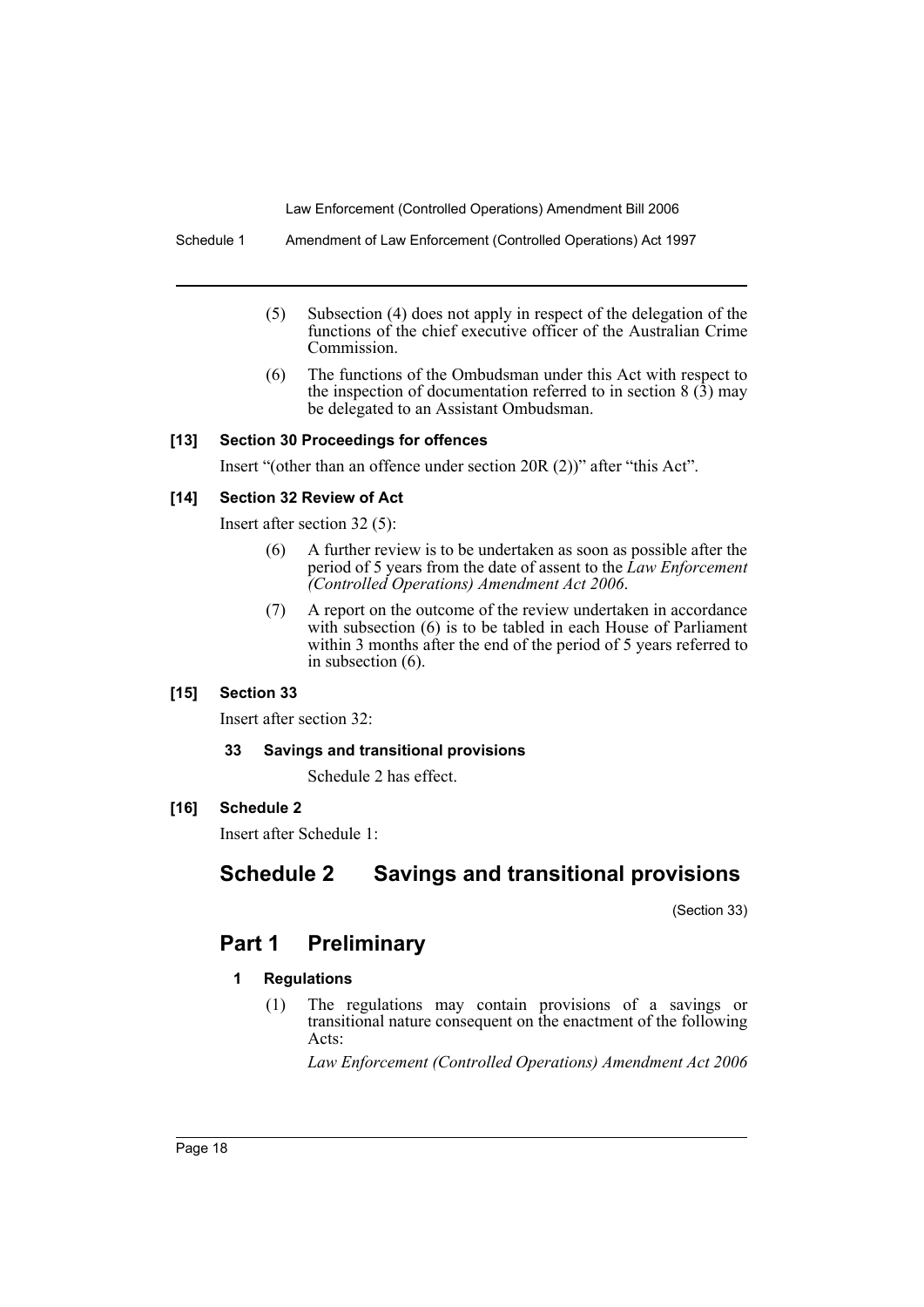- Amendment of Law Enforcement (Controlled Operations) Act 1997 Schedule 1
	- (2) Any such provision may, if the regulations so provide, take effect from the date of assent to the Act concerned or a later date.
	- (3) To the extent to which any such provision takes effect from a date that is earlier than the date of its publication in the Gazette, the provision does not operate so as:
		- (a) to affect, in a manner prejudicial to any person (other than the State or an authority of the State), the rights of that person existing before the date of its publication, or
		- (b) to impose liabilities on any person (other than the State or an authority of the State) in respect of anything done or omitted to be done before the date of its publication.

# **Part 2 Provision consequent on enactment of Law Enforcement (Controlled Operations) Amendment Act 2006**

# **2 Existing delegations**

- (1) This clause applies to a delegation in force under section 29 immediately before the repeal and re-enactment of that section by the amending Act.
- (2) If a delegation to which this clause applies could be made under section  $\tilde{29}$  as re-enacted by the amending Act, the delegation is not affected by the amending Act and continues in force until it is revoked.
- (3) Subclause (2) does not apply to a delegation under clause 13 (a) (ii) of the *Law Enforcement (Controlled Operations) Regulation 1998* as in force immediately before the repeal and remake of that clause by the amending Act. **Note.** Clause 13 (a) (ii) permitted delegation to 3 police officers of or above the rank of Superintendent. Section 29 as re-enacted permits no more than 2 delegations to police officers of the rank of Superintendent to be in force at any one time.
- (4) In this clause, *the amending Act* means the *Law Enforcement (Controlled Operations) Amendment Act 2006*.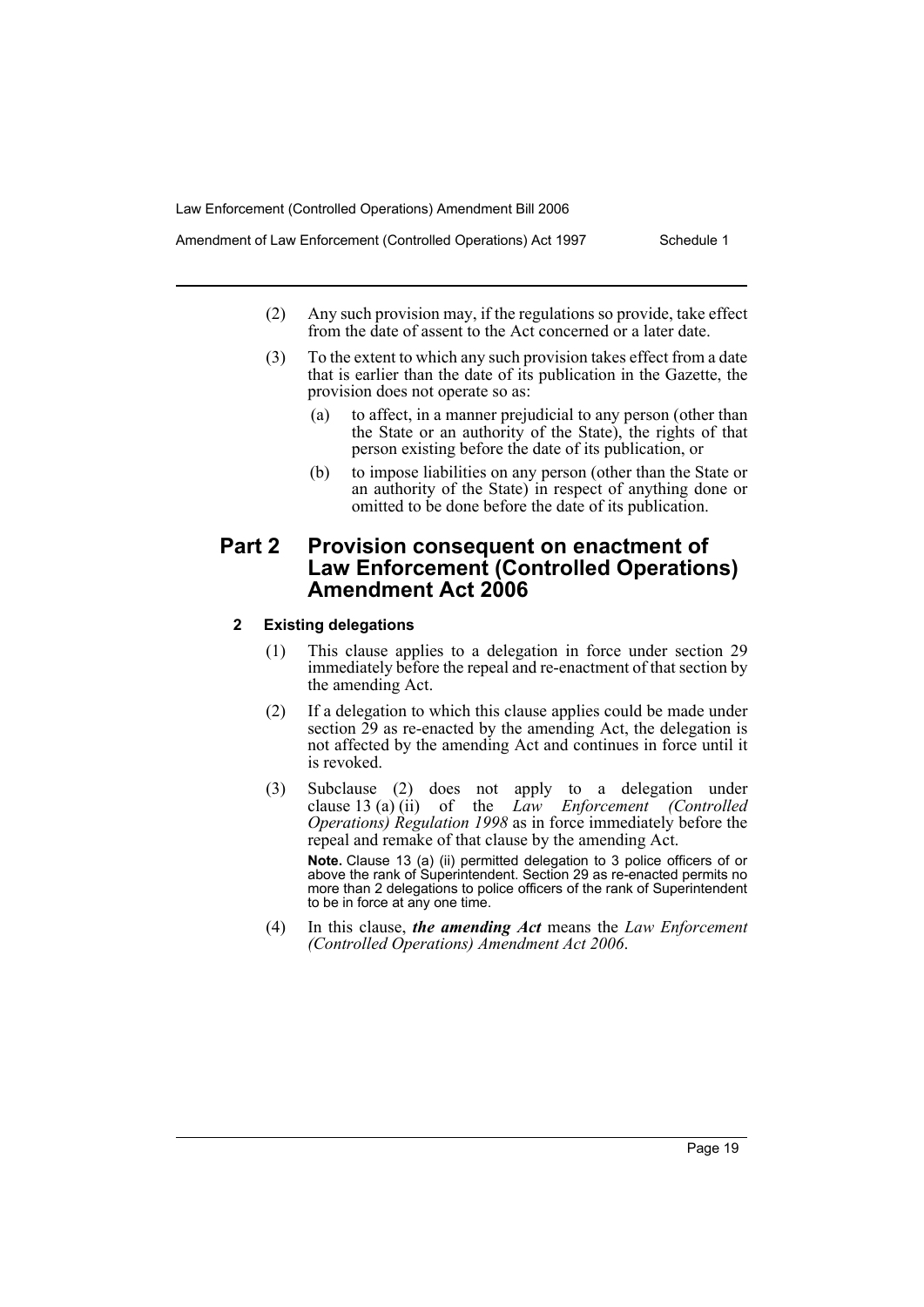Schedule 2 Amendment of Law Enforcement (Controlled Operations) Regulation 1998

# **Schedule 2 Amendment of Law Enforcement (Controlled Operations) Regulation 1998**

(Section 4)

#### **Clause 13**

Omit the clause. Insert instead:

#### **13 Delegations: section 29**

Each of the following positions is prescribed for the purposes of section 29 of the Act as a position to which functions under the Act (including functions under Part 3A) may be delegated:

- (a) in respect of the Independent Commission Against Corruption—the position of Assistant Commissioner,
- (b) in respect of the Police Integrity Commission—the position of Assistant Commissioner,
- (c) in respect of the New South Wales Crime Commission the position of Director,
- (d) in respect of the Australian Federal Police—the position of the member of the Australian Federal Police responsible for the day to day operations of the Australian Federal Police in New South Wales,
- (e) in respect of the Australian Crime Commission:
	- (i) the position of Director National Operations,
	- (ii) the position of General Manager National Operations,
	- (iii) the position of an SES employee or acting SES employee (within the meaning of the *Australian Crime Commission Act 2002* of the Commonwealth) of the Commission,
- (f) in respect of the Australian Customs Service—the position of Regional Director (New South Wales).